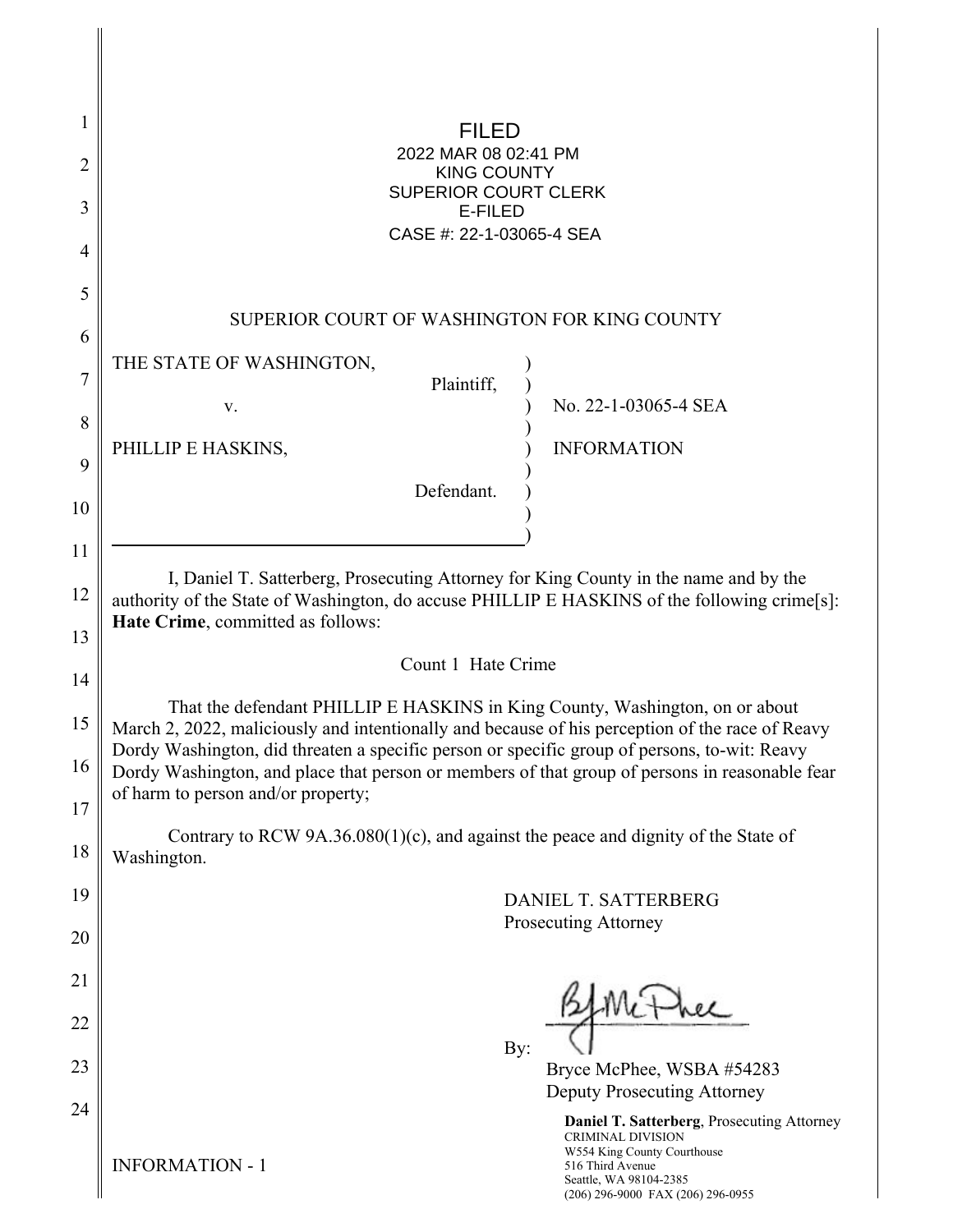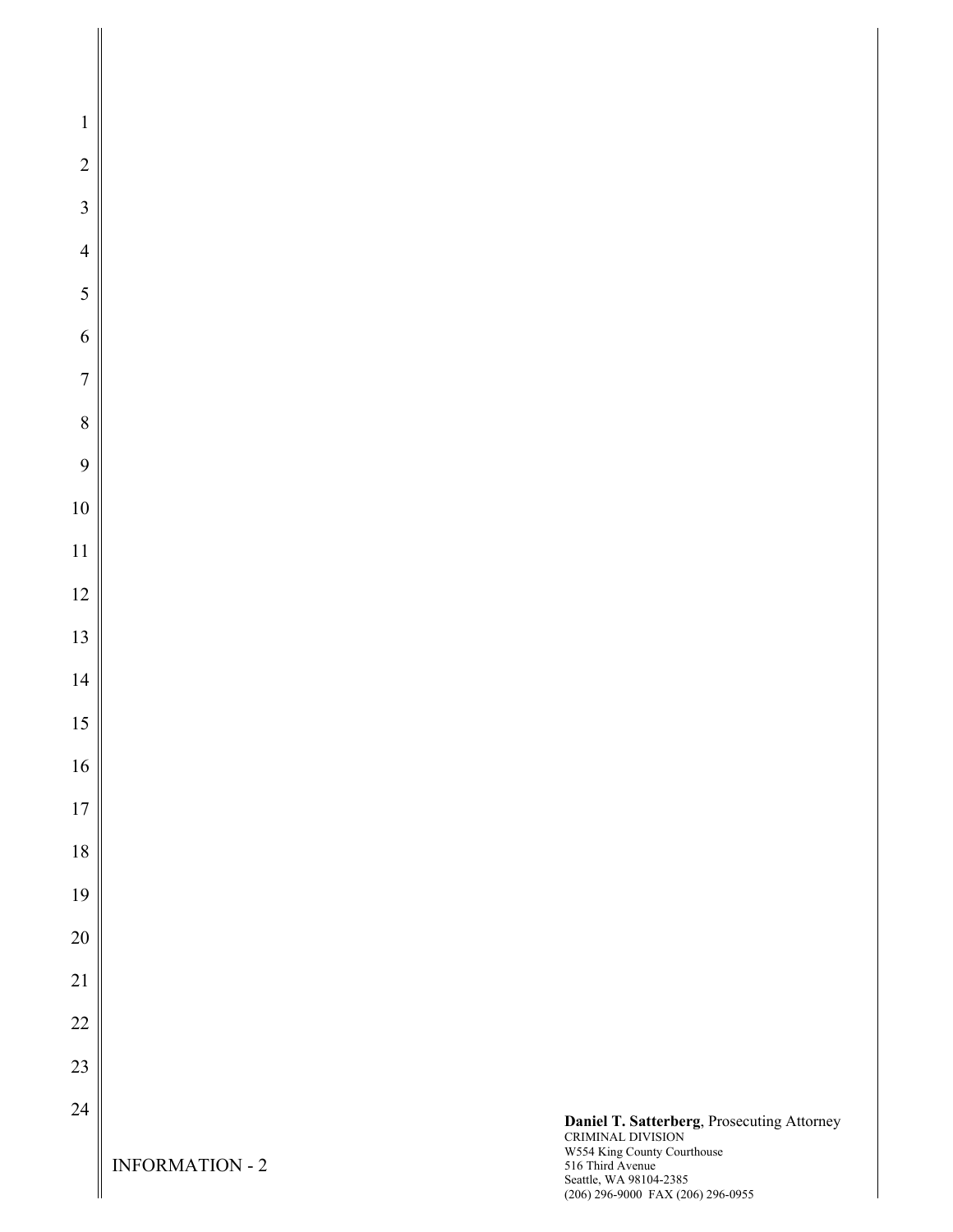## CAUSE NO. 22-1-03065-4 SEA

## PROSECUTING ATTORNEY CASE SUMMARY AND REQUEST FOR BAIL AND/OR CONDITIONS OF RELEASE

The State incorporates by reference the Certification for Determination of Probable Cause prepared by Detective Elizabeth Wareing of the Seattle Police Department for case number 2022-053038.

Pursuant to CrR 2.2(b)(2), the State requests that the Court issue a summons for the defendant to appear. The Court released the defendant on his personal recognizance at First Appearance over the State's objection. The State requests that the Court order the defendant to not have contact with Reavy Dordy Washington.

On March 3, 2022, the defendant made threats to kill the victim, Reavy Dordy Washington, after the victim attempted to calm the defendant down inside a 7-11. The defendant yelled several racial slurs and told the victim to "go back to Africa" and that if he came outside that he would kill him. The victim feared that if he did leave the store, that the threat would be carried out.

Prosecuting Attorney Case Summary and Request for Bail and/or Conditions of Release - 1 **Daniel T. Satterberg**, Prosecuting Attorney CRIMINAL DIVISION W554 King County Courthouse 516 Third Avenue Seattle, WA 98104-2385 At the time of filing the defendant has no known criminal convictions in Washington State. However, according to the certification for determination of probable cause the defendant has the following criminal conviction history out of State: Reckless Endangerment (Alaska), Assault 4 – Cause fear of imminent injury (Alaska) x 2, Violation of a Domestic Violence Protective Order (Alaska) Assault – Recklessly Cause Injury (Alaska), Assault with injury

(206) 296-9000 FAX (206) 296-0955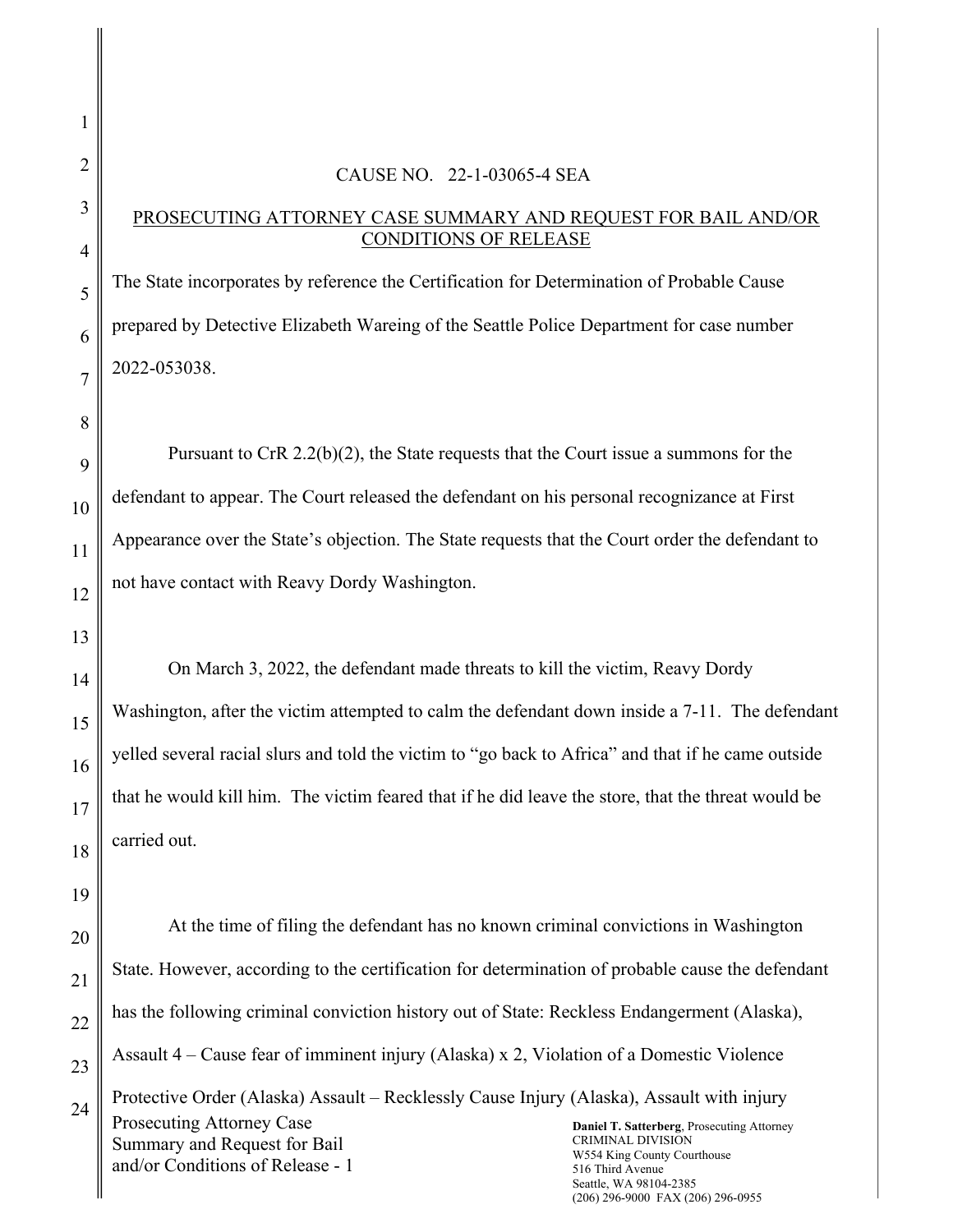(Texas), and Possession of LSD (Texas). According to the probable cause certification the defendant also has a pending felony assault case in Alaska related to a 2021 shooting incident.

Signed and dated by me this 8th day of March, 2022.

Mither

Bryce McPhee, WSBA #54283 Deputy Prosecuting Attorney

Prosecuting Attorney Case Summary and Request for Bail and/or Conditions of Release - 2

**Daniel T. Satterberg**, Prosecuting Attorney CRIMINAL DIVISION W554 King County Courthouse Third Avenue Seattle, WA 98104-2385 (206) 296-9000 FAX (206) 296-0955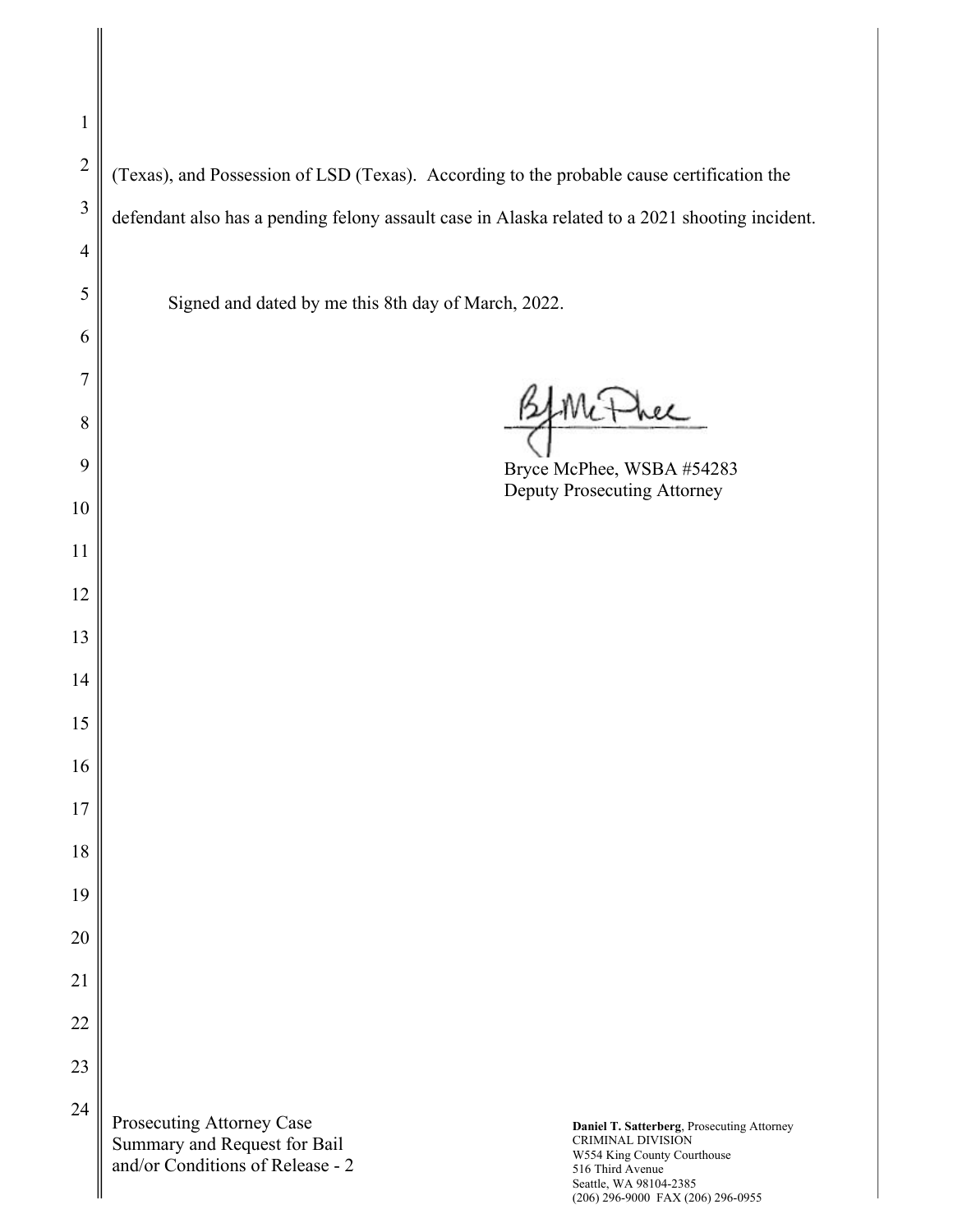**CAUSE NO.** 



## **CERTIFICATION FOR DETERMINATION** OF PROBABLE CAUSE

**GENERAL OFFENSE#** 2022-053038 UNIT FILE NUMBER

That Elizabeth Wareing is a Detective with the Seattle Police Department and has reviewed the investigation conducted in Seattle Police Department Case Number 2022-053038;

There is probable cause to believe that Phillip Eulean Haskins 03/16/1983 committed the crime(s) of Hate Crime Offense RCW 9A.36.090 and Felony Harassment RCW 9A.46.020 within the City of Seattle, County of King, State of Washington.

This belief is predicated on the following facts and circumstances:

On 03/02/22 at 2007 hrs. Allison Price called 911 from the cooler of the 7-Eleven at 2009 Rainier Avenue S in Seattle, Washington. Price told the dispatcher that a customer was "yelling because he wanted to pay for his gas and didn't want to wait, and was yelling bias words [from CAD call as entered by dispatcher]." Price said that the man had taken a gun out of his right pants or jacket pocket. She said that the weapon was wrapped in a facemask.

Officers arrived and contacted Allison Price and Reavy Washington. They indicated the suspect had driven from the scene in a white sedan headed southbound on Rainier Avenue S. Price and Washington told officers they were standing in line in the 7-Eleven, waiting to purchase items. There was a line because the credit card reader was not working properly. The suspect was in line with food items to purchase. He began angrily shouting that he did not want to wait and that he needed food. Washington recalled him saying, "I want to fucking eat! No one will give me food! I need food!" Price and Washington described his behavior as yelling at the "top of his lungs." He went to the front of the line in front of others to cut the line. When the card terminal did not work the man began yelling again. Washington said that he told him to be quiet, because no one wanted to hear him yelling. The man angrily turned on Washington.

Washington and Price indicated the suspect threatened to kill Washington. Price said that she saw the man remove an item that she thought was a small handgun wrapped in a facemask from a pocket on his right side (Washington thought it was the left side). Price said that she saw the shape of the item and thought it was a gun. She described sneaking down an aisle into the cooler to call 911, indicating she became scared when she saw him pull out the object. The man called Washington the slur "nigger" and told him to "go back to Africa." Washington described him ranting and calling him "nigger" repeatedly. Price said that she heard him say "nigger" and other anti-black statements "over and over." She heard the man tell Washington he was going to kill him. Washington said that he told him to come outside and he would kill him. Washington said that he doubted the object was a gun because he couldn't see the barrel but did think the man would have assaulted him if he had gone outside. Washington said that he believed he would have to defend himself against the man if he went outside. Washington indicated that he was not the only one commenting on the man's behavior, but he was the only black man in the business and the one only targeted and threatened by the suspect.

At 2011 hrs. a collision was dispatched at Rainier Avenue S and S McClellan Street. That location is .70 miles from the 7-Eleven. Witnesses described the driver of one of the cars, a white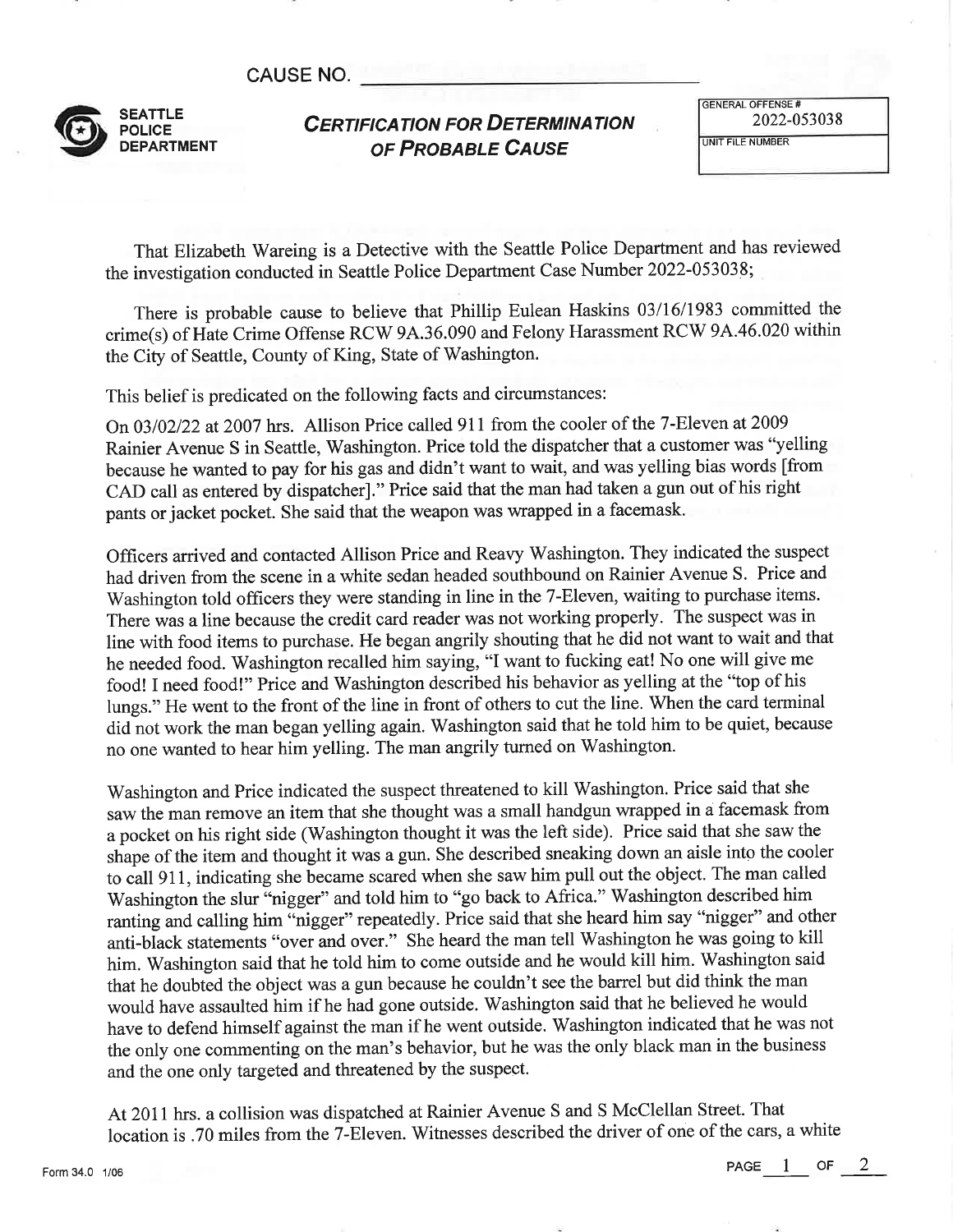

## **CERTIFICATION FOR DETERMINATION** OF PROBABLE CAUSE

**INCIDENT NUMBER** 2022-053038 UNIT FILE NUMBER

1996 Mercury Grand Marquis bearing Oregon license plate 996KQF registered to Phillip Haskins, was trying to flee. Witness Francisco Sandoval said that the man had gone to the trunk of the car before trying to leave. Officers contacted the driver of the car and identified him as Philip Haskins. Sgt. Adam Elias located a switchblade knife with a blue surgical mask folded around it in Haskins right side jacket pocket. Haskins was positively identified by Washington as the man who had threatened to kill him after an in-person show up at the scene of the collision. Haskins declined to discuss any incident after he was advised of his Miranda Rights. The accident was reportedly caused by Haskins driving through a red light and colliding with two other vehicles.

Haskins has previous convictions for Reckless Endangerment (Alaska), Assault 4 – Cause fear of imminent injury (Alaska) x2, Violation of a Domestic Violence Protective Order (Alaska), Assault – Recklessly Cause Injury (Alaska), Assault with injury (Texas) and Possession of LSD (Texas). He has a pending felony assault case in Alaska related to a 2021 shooting incident.

Under penalty of perjury under the laws of the State of Washington, I certify that the foregoing is true and correct to best of my knowledge and belief. Signed and dated by me this  $\frac{1}{2}$ day of  $MAG2CH$ , 2022, at Seattle, Washington.

 $H7659$